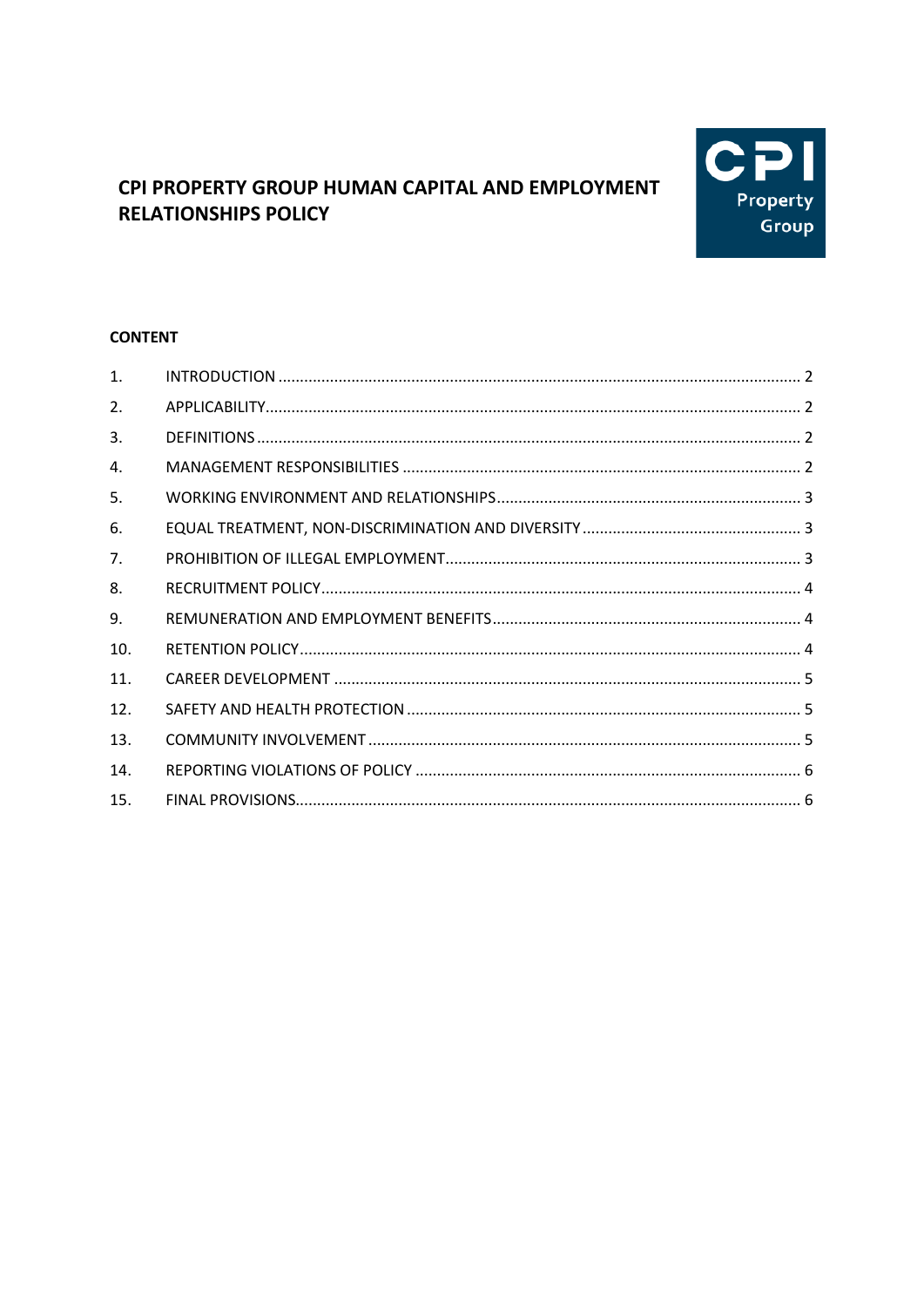## <span id="page-1-0"></span>**1. INTRODUCTION**

- 1.1. The Group recognizes that quality of its human capital and working and employment relationships represent a key element in its success. This Policy thus, in connection and compliance with the Group's Code of Business Ethics and Conduct, provides guiding principles relating to the treatment of the Group's candidates and Representatives and certain other topics relevant for human capital. This Policy aims to set forth the baseline standards that shall be applied to the treatment of all candidates and Representatives, regardless of the type of their relationship to the Group (whether full-time, part-time, permanent, temporary or other).
- 1.2. In order to preserve and promote the Group's standards and long-term success, every Representative shall be obliged to respect and comply with rules, values and principles set forth in this Policy. This Policy does not cover all aspects of candidates' and Representatives' rights and obligations and of the employer-employee relationship. Rather, it lays down the central values and principles of the Group's culture that the Representatives shall absorb and which shall guide them in their daily activities and decisions.

## <span id="page-1-1"></span>**2. APPLICABILITY**

- 2.1 This Policy applies to, and shall be observed by, all companies within the Group and their Representatives.
- 2.2 The Group's Code of Business Ethics and Conduct and the Group's Code of Conduct for Suppliers, that both apply to the supply chain, ensures that the Group's suppliers do not violate the principles set forth herein either.
- 2.3 The prior written approval of the Board of Directors of CPI Property Group S.A. is required for any deviation from this Policy, provided that such deviation would not breach any applicable laws.

## <span id="page-1-2"></span>**3. DEFINITIONS**

- <span id="page-1-4"></span>3.1 Unless in this Policy stated expressly otherwise or unless the context requires otherwise, the capitalized terms used in this Policy shall have the meaning ascribed to them in this Section [3.1](#page-1-4) of this Policy:
	- 3.1.1 "**employee**" means any employee, regardless of the form and duration of employment, of any company of the Group, and "**employees**" shall be construed accordingly;
	- 3.1.2 "**Group**" means CPI Property Group S.A and its subsidiaries;
	- 3.1.3 "**Policy**" means this CPI Property Group Human Capital and Employment Relationships Policy; and
	- 3.1.4 "**Representative**" means any officer, director, employee or anyone other directly engaged with, and authorized to act on behalf of, the Group, and "**Representatives**" shall be construed accordingly.

## <span id="page-1-3"></span>**4. MANAGEMENT RESPONSIBILITIES**

4.1 The overall responsibility for the pursuing of this Policy rests with the Board of Directors of CPI Property Group S.A. that acts through its Remuneration and Related Party Transaction Committee (the "**Remuneration Committee**") with specific roles and responsibilities and also the Human Resources Manager(s) within the Group.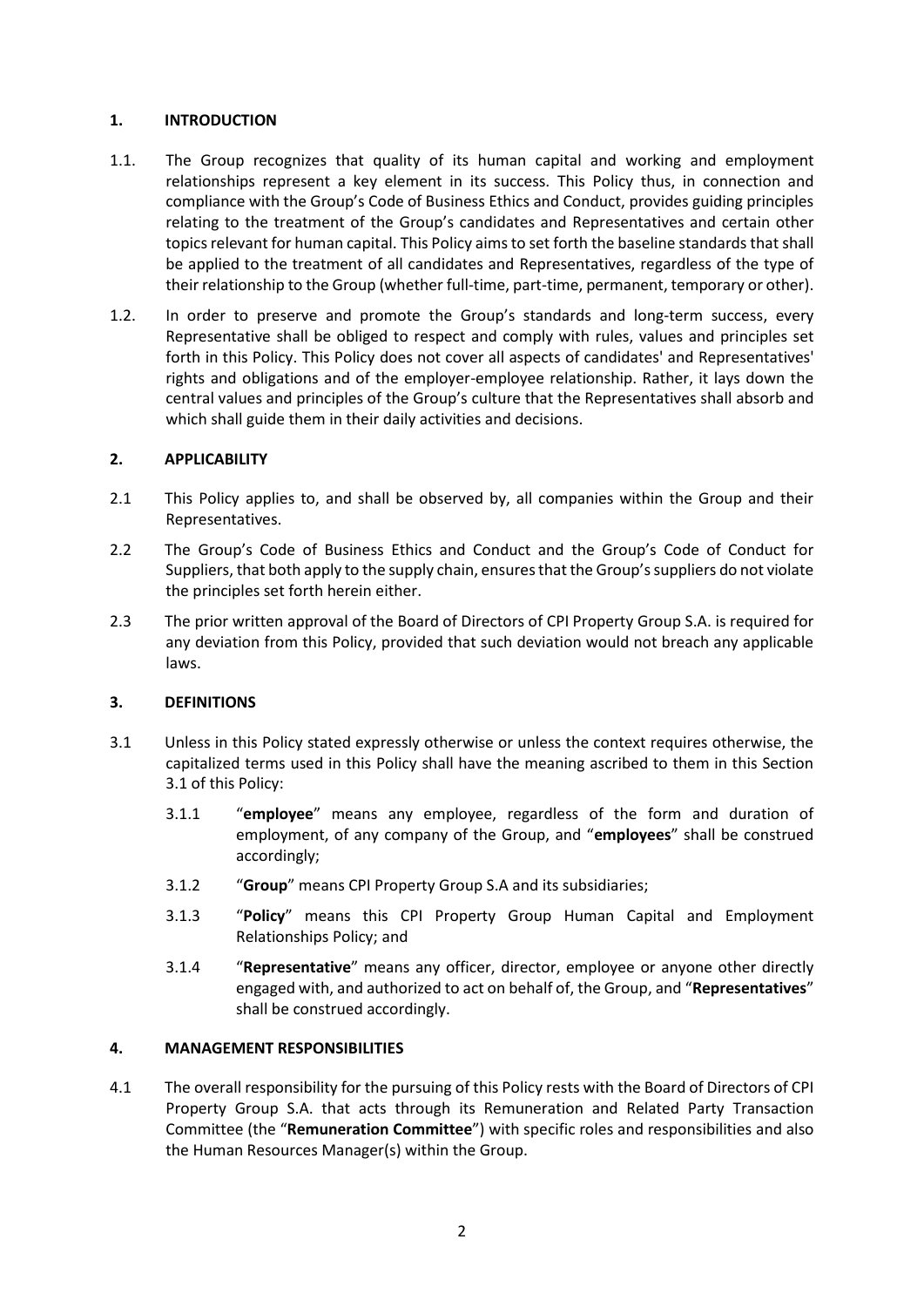## <span id="page-2-0"></span>**5. WORKING ENVIRONMENT AND RELATIONSHIPS**

- 5.1 Healthy and sound relationships represent one of the Group's core values. The Group strive to provide its Representatives with working environment respecting internationally recognized human rights and fostering mutual respect, inclusion and diversity, integrity and highest standards of ethics. Every single Representative shall be treated as the greatest asset and feel appreciated and valued for his/her work.
- 5.2 The Group is committed to respecting human dignity. Any kind of disrespect, coarse language, verbal abuse or any kind of intimidation, as well as any kind of inadequate intrusion of Representatives' privacy will not be tolerated in the workplace and shall be reported immediately. In return, every Representative shall respect the dignity and rights of others in the workplace. Any kind of drugs, alcohol or any other addictive substance use shall be forbidden in the workplace.
- 5.3 Every Representative is expected to act in a professional and responsible manner, while also showing passion and proactivity. Integrity, honesty and loyalty must prevail, while establishing and maintaining professional relationships.
- 5.4 Freedom of association of employees shall be guaranteed. The Group preserves and promotes good relations with labour organizations, trade unions, works councils and any other types of employee representatives. The Group respects International Labour Organization conventions and recommendations.
- 5.5 Employees' satisfaction surveys are held periodically.

## <span id="page-2-1"></span>**6. EQUAL TREATMENT, NON-DISCRIMINATION AND DIVERSITY**

- 6.1 The Group's paramount goal is to promote and preserve a great place to build career, where the diversity comes together.
- 6.2 Equal treatment and absence of any discrimination are a must and each Representative is responsible for fulfilment of the principle of equal treatment and opportunities.
- 6.3 All Representatives must be recruited, trained, supported and treated fairly and equally and only based on characteristics that relate to the work that they perform, such as their talent, skills, experience and potential. Unlawful discrimination, harassment and victimization based on protected characteristics, irrespective whether actual, perceptive or associative, is forbidden. Protected characteristics include origin, nationality, religion, race, language, gender, age, health condition, sexual orientation, political views, membership in political parties and associations or in trade unions or any other characteristics of the candidate or Representative not related to their working skills.
- 6.4 All companies of the Group are required to subject their human resources and employment related policies to continuous assessment in order to examine how they affect protected groups and to identify whether their policies help to achieve equality of opportunity for all these groups or whether they have an adverse impact.
- 6.5 Anyone who witnesses unequal treatment or discrimination shall immediately report such behaviour. All such reports will be dealt with seriously and on a confidential basis and measures to remedy the situation will be taken without undue delay.

## <span id="page-2-2"></span>**7. PROHIBITION OF ILLEGAL EMPLOYMENT**

7.1 The Group never employs minors under age of 15 or those who are under any other applicable statutory age. Employment of minors under age of 18 is only possible after they have finished compulsory schooling or if the simultaneous employment does not prevent them to continue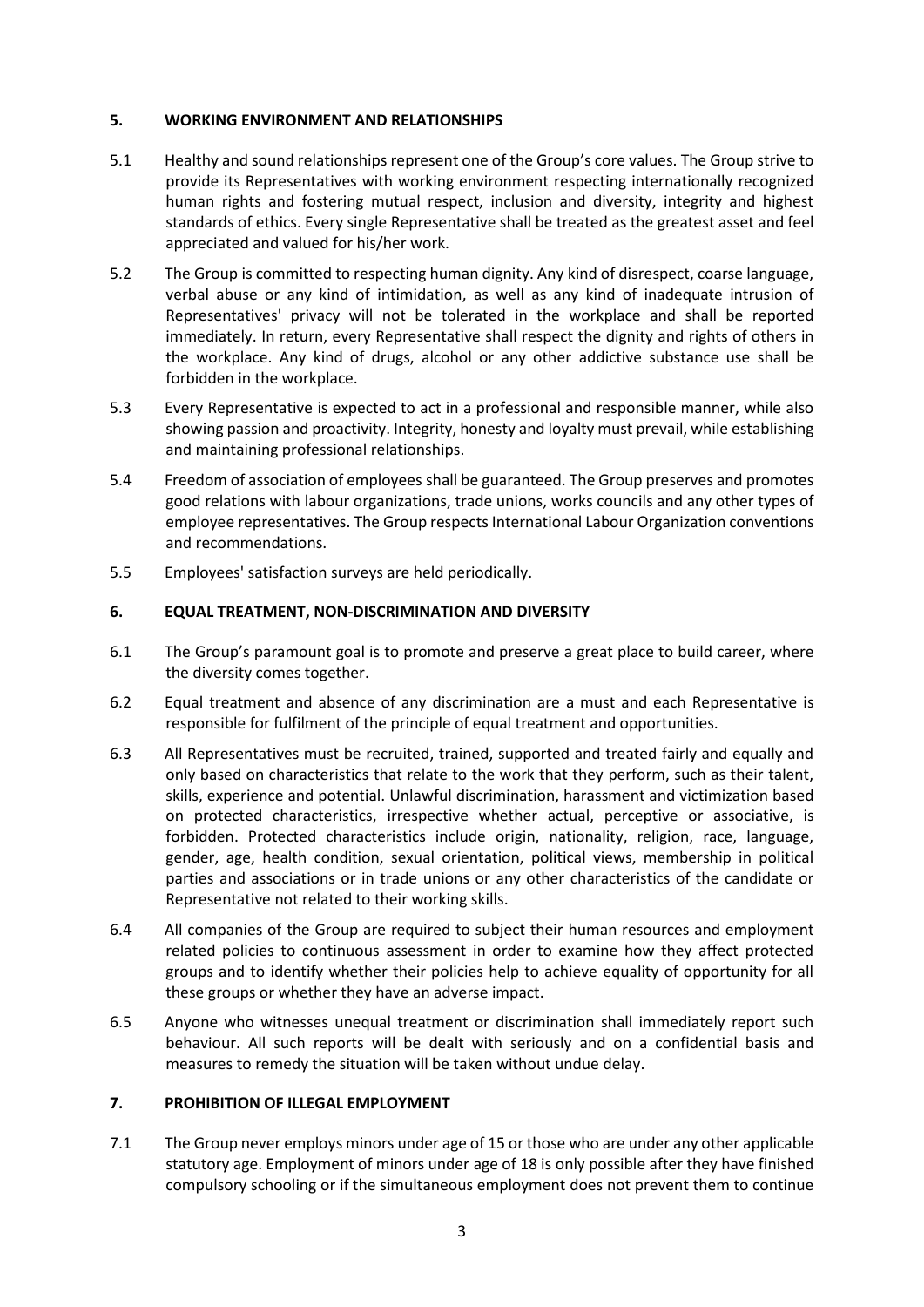in, and finish, the compulsory schooling. Under no circumstances does the Group request or allow any kind of forced labour. The Group also makes sure that any type of relationships that bear the hallmarks of employment are performed in an employment relationships compliant with applicable laws. Employment of foreigners must always be compliant with applicable immigration laws.

## <span id="page-3-0"></span>**8. RECRUITMENT POLICY**

- 8.1 When recruiting for any positions in the Group, the respective Representatives shall take into account requirements for the position, including necessary skills, experience and qualifications of candidates. Criteria not related to the position cannot be taken into account and shall not even be requested from the candidate to ensure that the hiring process is carried on the basis of merit and that is free from prejudice and discrimination based on protected characteristics.
- 8.2 Methods of candidates' selection must be free from any bias. While Representatives are encouraged to recommend their family members or partners as candidates for vacant positions in the Group, such a family member or a partner may only be hired based on their individual qualification, skills, experience and working performance. This applies also to the compensation and remuneration schemes, as well as promotions and transfers of Representatives. To ensure this, any Representative may not take part in the process of selection, assessment and development process of their family members and partners.

## <span id="page-3-1"></span>**9. REMUNERATION AND EMPLOYMENT BENEFITS**

- 9.1 To attract and also maintain best talent, the Group strives to provide employees with competitive wages and other employment-related benefits, while ensuring observance of the equal pay for equal work rule.
- 9.2 The employee benefits package includes, inter alia, the following<sup>1</sup>:
	- 9.2.1 mortgage loan support and coordination;
	- 9.2.2 life insurance and pension scheme;
	- 9.2.3 extra financial remuneration;
	- 9.2.4 discount across the Group's hotel network;
	- 9.2.5 subsidised shopping, restaurant and sports card;
	- 9.2.6 utility support plan;
	- 9.2.7 mobile phone family programme;
	- 9.2.8 language education courses; and
	- 9.2.9 leisure activity support.
- 9.3 Each company of the Group must also ensure that the Group complies with local laws on minimal wages and maximum working hours in all countries, where the Group operates.

## <span id="page-3-2"></span>**10. RETENTION POLICY**

**.** 

10.1 The Group is aware that it is not only about money and it uses various other tools to retain people. The Group conducts regular satisfaction surveys and encourages its Representatives

 $1$  The list of benefits can be modified without further notice pursuant to a decision of the local human resource management and based on market standards, availability of benefits, financial situation of the Group and best practices.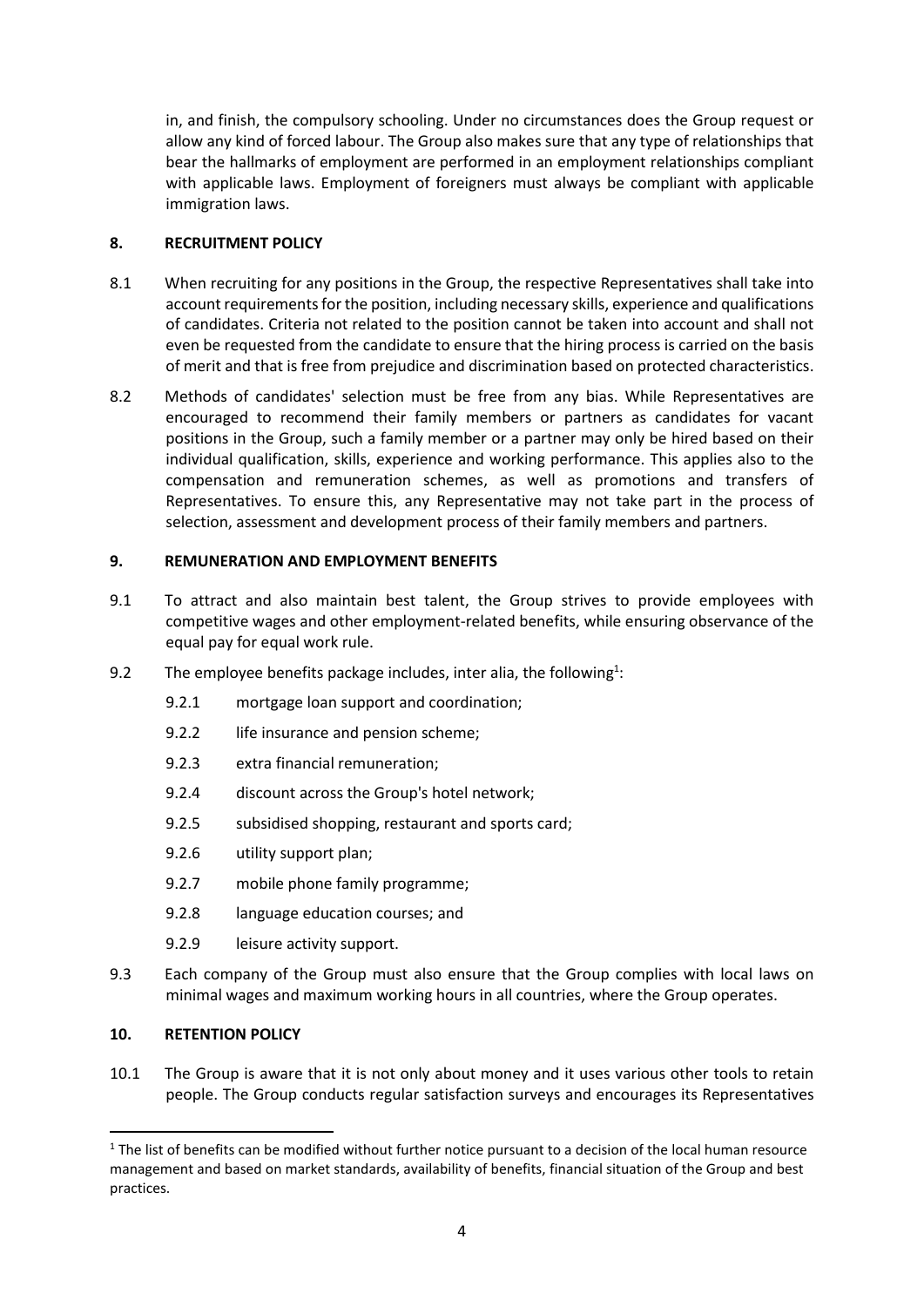to share feedback with the Group so that it minimises the things that bother the Representatives and make their work-life happier. The Group hires and develops leaders, not bosses. The Group offers valuable learning experiences and operates various career development tools. Last, but not least, the Group strives to create a brand that the Representatives will feel proud to be part of.

10.2 Although business is important for the Group, it also believes that work is not everything. Wherever possible, the Group allows its Representatives to work remotely and applies a flexible working schedule. The Group respects statutory leave and daily and weekly resting time so that the Representatives can rejuvenate and lead satisfying personal lives. The Group also provides regular trainings, retention packages such as sports retreats and team buildings.

## <span id="page-4-0"></span>**11. CAREER DEVELOPMENT**

11.1 The Group's working culture is based on development of its Representatives on both a professional and a personal level.

To this end, the Group uses various tools to develop and motivate its employees to further growth, such as individual and team trainings, integration and mentorship, training assessment, fulfilment and elevation process, professional growth monitoring and a promotion scheme.

11.2 Managers are encouraged to give their subordinates as much responsibility and freedom of action as possible coupled with monitoring of their work and regular feedback. They should also strive to create a workplace promoting the opportunity for employees to influence work content while preserving the Group's orientation and business goals.

#### <span id="page-4-1"></span>**12. SAFETY AND HEALTH PROTECTION**

- 12.1 The Group wants its Representatives to work in a safe environment that does not pose any threats to their health.
- 12.2 The Group thus makes sure that all its workplaces are compliant with any European Union and national health and safety legislation and standards. The Group structures Representatives tasks so that any potential risk to their health is eliminated or reduced at least. In general, there are no positions in the Group with a high risk to specific diseases.
- 12.3 Since the Group cooperates with suppliers and subcontractors in the construction sectors, occupational safety issues in the supply chain cannot be entirely excluded. However, the Group demands that all its suppliers also apply the highest standards of health and safety at work, thus reducing any related risks.
- 12.4 When it comes to the Group's Representatives, the Group expects them to behave responsibly and in a manner avoiding risk for themselves and others as far as possible. All Representatives are also expected to accept responsibility for all their personal belonging and other objects they justifiably bring to the premises.

## <span id="page-4-2"></span>**13. COMMUNITY INVOLVEMENT**

13.1 The Group is committed to contributing to the communities, in which the Group operates. The Group believes that by developing high quality real estate properties it enhances the quality of living and working in the relevant neighbourhoods and supports the development of civil society. The Group supports volunteering activities of its employees, such as three planting, community works or charitable donations